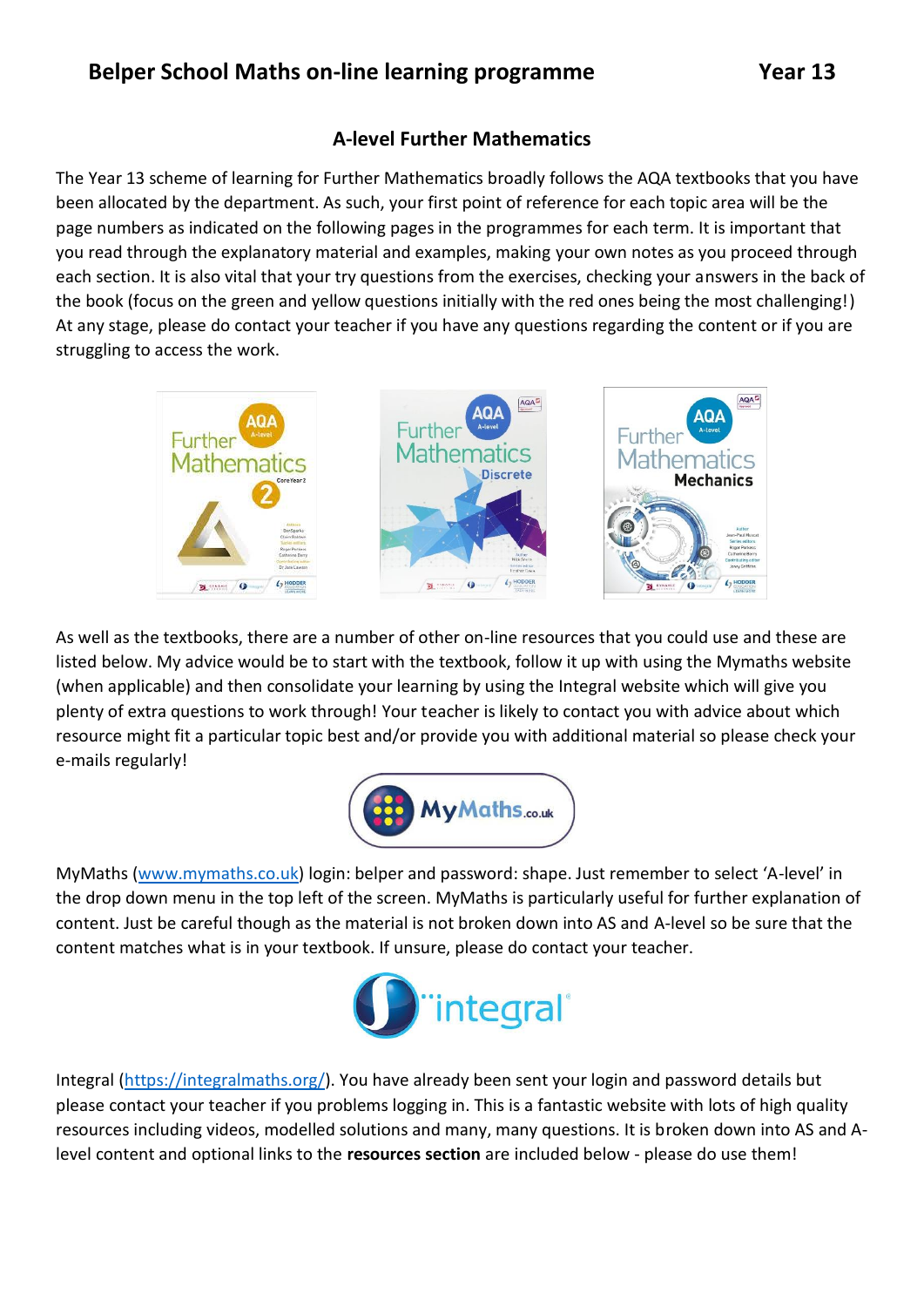| <b>Week</b><br><b>Number</b>        | <b>Textbook</b> | Year 13 Autumn Term FURTHER MATHS Page References                   |
|-------------------------------------|-----------------|---------------------------------------------------------------------|
| $\mathbf{1}$<br>$\overline{2}$<br>3 | Pure            | Eigenvalues and eigenvectors: p176-p190                             |
|                                     |                 | https://2017.integralmaths.org/course/view.php?id=42&sectionid=2494 |
|                                     |                 | Vectors 1: p1-p24                                                   |
|                                     |                 | https://2017.integralmaths.org/course/view.php?id=42&sectionid=2273 |
|                                     |                 | https://2017.integralmaths.org/course/view.php?id=42&sectionid=2274 |
| 4<br>5                              | Pure            | Vectors 2: p330-p351                                                |
|                                     |                 | https://2017.integralmaths.org/course/view.php?id=42&sectionid=2303 |
|                                     | <b>Discrete</b> | Isomorphisms and Kuratowski's theorem: p13-p21                      |
|                                     |                 | https://2017.integralmaths.org/course/view.php?id=41&sectionid=3609 |
| 6                                   | Pure            | Algebra and graphs: p105-p127                                       |
|                                     |                 | https://2017.integralmaths.org/course/view.php?id=42&sectionid=2490 |
| $\overline{7}$                      | <b>Discrete</b> | Network flows: p79-p88                                              |
|                                     |                 | https://2017.integralmaths.org/course/view.php?id=41&sectionid=3610 |
|                                     | Pure            | Series and limits: p157-p171                                        |
|                                     |                 | https://2017.integralmaths.org/course/view.php?id=42&sectionid=2487 |
| 8                                   |                 | https://2017.integralmaths.org/course/view.php?id=42&sectionid=2288 |
| 9                                   | <b>Discrete</b> | Simplex algorithm: p48-p56                                          |
| 10                                  |                 | https://2017.integralmaths.org/course/view.php?id=41&sectionid=3611 |
|                                     |                 | Converting games to linear programming problems: p100-p104          |
|                                     |                 | https://2017.integralmaths.org/course/view.php?id=41&sectionid=3612 |
| 11<br>12                            | Pure            | Hyperbolic functions: p198-p213                                     |
|                                     |                 | https://2017.integralmaths.org/course/view.php?id=42&sectionid=2291 |
|                                     |                 | https://2017.integralmaths.org/course/view.php?id=42&sectionid=2292 |
|                                     |                 | Group theory: p112-p120                                             |
|                                     | <b>Discrete</b> | https://2017.integralmaths.org/course/view.php?id=41&sectionid=3613 |
|                                     |                 | https://2017.integralmaths.org/course/view.php?id=41&sectionid=3614 |
| 13<br>14                            | Pure            | Calculus techniques: p133-p145                                      |
|                                     |                 | https://2017.integralmaths.org/course/view.php?id=42&sectionid=2283 |
|                                     |                 | https://2017.integralmaths.org/course/view.php?id=42&sectionid=2488 |
|                                     | <b>Discrete</b> | Gantt charts and resource histograms: p67-p73                       |
|                                     |                 | https://2017.integralmaths.org/course/view.php?id=41&sectionid=3615 |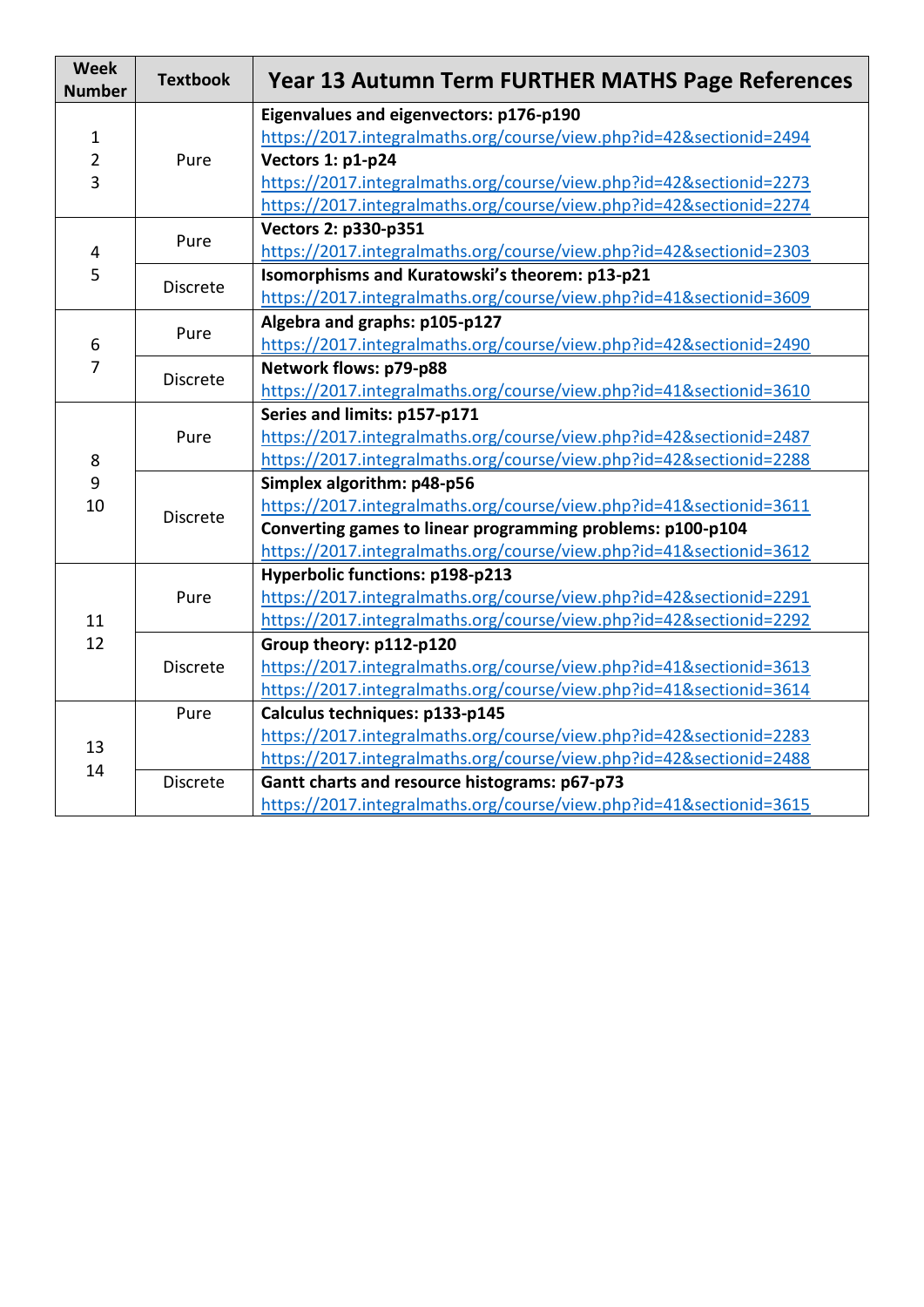| <b>Week</b><br><b>Number</b> | <b>Textbook</b>  | <b>Year 13 Spring Term FURTHER MATHS Page References</b>            |
|------------------------------|------------------|---------------------------------------------------------------------|
| 15<br>16<br>17               | Pure             | Applications of calculus: p128-p133, p147-p155 & p217-p238          |
|                              |                  | https://2017.integralmaths.org/course/view.php?id=42&sectionid=2282 |
|                              |                  | https://2017.integralmaths.org/course/view.php?id=42&sectionid=2285 |
|                              |                  | https://2017.integralmaths.org/course/view.php?id=42&sectionid=4014 |
|                              |                  | https://2017.integralmaths.org/course/view.php?id=42&sectionid=2295 |
|                              |                  | https://2017.integralmaths.org/course/view.php?id=42&sectionid=2294 |
|                              | Mechanics        | Dimensional analysis: p201-p212                                     |
|                              |                  | https://2017.integralmaths.org/course/view.php?id=39&sectionid=1462 |
|                              |                  | Work, energy and power: p91-p119                                    |
|                              |                  | https://2017.integralmaths.org/course/view.php?id=39&sectionid=2059 |
|                              | Pure             | Numerical techniques: p277-p296                                     |
|                              |                  | https://2017.integralmaths.org/course/view.php?id=42&sectionid=2496 |
| 18<br>19                     |                  | https://2017.integralmaths.org/course/view.php?id=42&sectionid=2497 |
|                              | <b>Mechanics</b> | Impulse and momentum: p120-p154                                     |
|                              |                  | https://2017.integralmaths.org/course/view.php?id=39&sectionid=2060 |
|                              | Pure             | First order differential equations: p247-p273                       |
|                              |                  | https://2017.integralmaths.org/course/view.php?id=42&sectionid=2297 |
| 20                           |                  | https://2017.integralmaths.org/course/view.php?id=42&sectionid=2298 |
| 21                           | Mechanics        | Circular motion: p163-p166 & p289-p306                              |
|                              |                  | https://2017.integralmaths.org/course/view.php?id=39&sectionid=2053 |
|                              |                  | https://2017.integralmaths.org/course/view.php?id=39&sectionid=2054 |
|                              | Pure             | Second order differential equations: p353-p400                      |
|                              |                  | https://2017.integralmaths.org/course/view.php?id=42&sectionid=2306 |
|                              |                  | https://2017.integralmaths.org/course/view.php?id=42&sectionid=4226 |
|                              |                  | https://2017.integralmaths.org/course/view.php?id=42&sectionid=2307 |
| 22<br>23<br>24<br>25         |                  | https://2017.integralmaths.org/course/view.php?id=42&sectionid=2286 |
|                              | <b>Mechanics</b> | Moments: p217-p244                                                  |
|                              |                  | https://2017.integralmaths.org/course/view.php?id=39&sectionid=2057 |
|                              |                  | https://2017.integralmaths.org/course/view.php?id=39&sectionid=2058 |
|                              |                  | Centres of mass: p245-p288                                          |
|                              |                  | https://2017.integralmaths.org/course/view.php?id=39&sectionid=2055 |
|                              |                  | https://2017.integralmaths.org/course/view.php?id=39&sectionid=2056 |
|                              |                  | https://2017.integralmaths.org/course/view.php?id=39&sectionid=3471 |